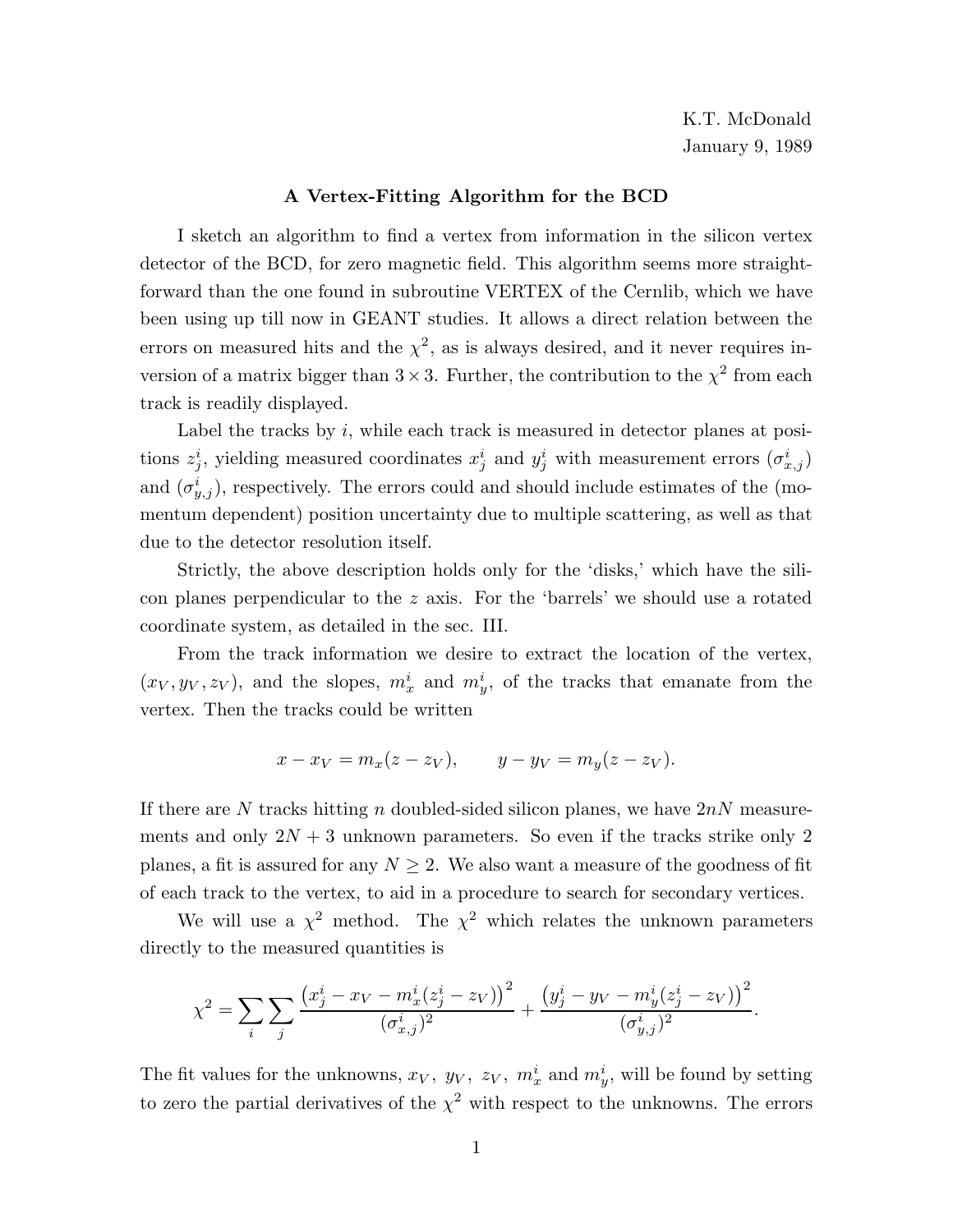on the fitted parameters are obtained from the second derivatives of the  $\chi^2$ , as specified below.

If we follow the procedure sketched above we quickly get  $2N + 3$  coupled nonlinear equations. However, a simple iterative procedure leads to a solution involving only linear equations of at most 3 coupled variables:

- Initially set the  $m_x^i$  and  $m_y^i$  to their values as found by fits to the slopes of each track individually. Then we get 3 linear equations for the vertex coordinate,  $(x_V, y_V, z_V)$ .
- With the vertex thus found, calculate new values for the slopes by minimizing the  $\chi^2$ .
- With the new estimates of the slopes, return to the first step and iterate the procedure until satisfied of convergence...

## **I. Solving for the vertex using fixed slopes.**

Take partial derivatives:

$$
\frac{\partial \chi^2}{\partial x_V} = -2 \sum_{i,j} \frac{x_j^i - x_V - m_x^i (z_j^i - z_V)}{(\sigma_{x,j}^i)^2}
$$
(1)

$$
\frac{\partial \chi^2}{\partial y_V} = -2 \sum_{i,j} \frac{y_j^i - y_V - m_y^i (z_j^i - z_V)}{(\sigma_{y,j}^i)^2} \tag{2}
$$

$$
\frac{\partial \chi^2}{\partial z_V} = 2 \sum_{i,j} \frac{m_x^i (x_j^i - x_V - m_x^i (z_j^i - z_V))}{(\sigma_{x,j}^i)^2} + \frac{m_y^i (y_j^i - y_V - m_y^i (z_j^i - z_V))}{(\sigma_{y,j}^i)^2} \tag{3}
$$

On setting  $(1)-(3)$  to zero we obtain the linear equations

$$
A_{11}x_V + A_{12}y_V + A_{13}z_V = B_1
$$
  

$$
A_{21}x_V + A_{22}y_V + A_{23}z_V = B_2
$$
  

$$
A_{31}x_V + A_{32}y_V + A_{33}z_V = B_3
$$

and hence

$$
(x_V, y_V, z_V) = A^{-1}B,
$$

where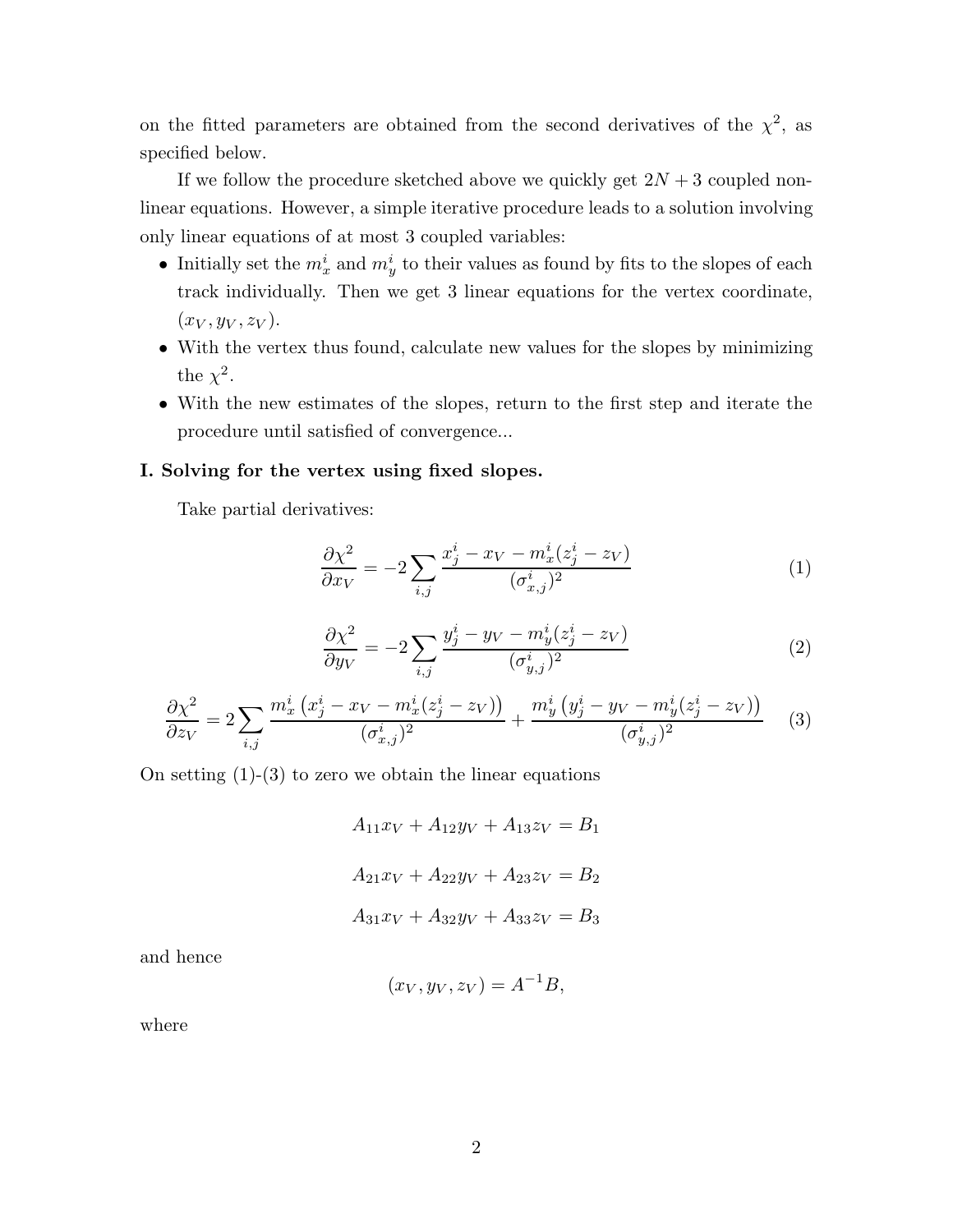$$
A_{11} = \sum_{i,j} \frac{1}{(\sigma_{x,j}^i)^2}
$$
  
\n
$$
A_{12} = 0
$$
  
\n
$$
-A_{13} = \sum_{i,j} \frac{m_x^i}{(\sigma_{x,j}^i)^2}
$$
  
\n
$$
A_{21} = 0
$$
  
\n
$$
A_{22} = \sum_{i,j} \frac{1}{(\sigma_{y,j}^i)^2}
$$
  
\n
$$
-A_{23} = \sum_{i,j} \frac{m_y^i}{(\sigma_{y,j}^i)^2}
$$
  
\n
$$
A_{31} = A_{13}
$$
  
\n
$$
A_{32} = A_{23}
$$
  
\n
$$
A_{33} = \sum_{i,j} \frac{(m_x^i)^2}{(\sigma_{x,j}^i)^2} + \frac{(m_y^i)^2}{(\sigma_{y,j}^i)^2}
$$
  
\n
$$
B_1 = \sum_{i,j} \frac{x_j^i - m_x^i z_j^i}{(\sigma_{x,j}^i)^2}
$$
  
\n
$$
B_2 = \sum_{i,j} \frac{y_j^i - m_y^i z_j^i}{(\sigma_{y,j}^i)^2}
$$
  
\n
$$
-B_3 = \sum_{i,j} \frac{m_x^i (x_j^i - m_x^i z_j^i)}{(\sigma_{x,j}^i)^2} + \frac{m_y^i (y_j^i - m_y^i z_j^i)}{(\sigma_{y,j}^i)^2}
$$

The 'errors' are obtained from the second derivatives:

$$
\frac{1}{(\sigma_{x_V})^2} = \frac{1}{2} \frac{\partial^2 \chi^2}{\partial x_V^2} = A_{11} = \sum_{i,j} \frac{1}{(\sigma_{x,j}^i)^2}
$$

$$
\frac{1}{(\sigma_{x_V y_V})^2} = \frac{1}{2} \frac{\partial^2 \chi^2}{\partial x_V \partial y_V} = A_{12} = 0
$$

*etc.* These quantities have the significance that

$$
P(x_V, y_V, z_V) \sim \exp\left(-\frac{(x_V - \bar{x}_V)^2}{2(\sigma_{x_V})^2} - \frac{(x_V - \bar{x}_V)(y_V - \bar{y}_V)}{(\sigma_{x_V y_V})^2} - \cdots\right).
$$

Typically we are more interested in the second moments, which are related by

$$
\langle x_V^2 \rangle = A_{11}^{-1}, \qquad \langle x_V y_V \rangle = A_{12}^{-1} \qquad \dots
$$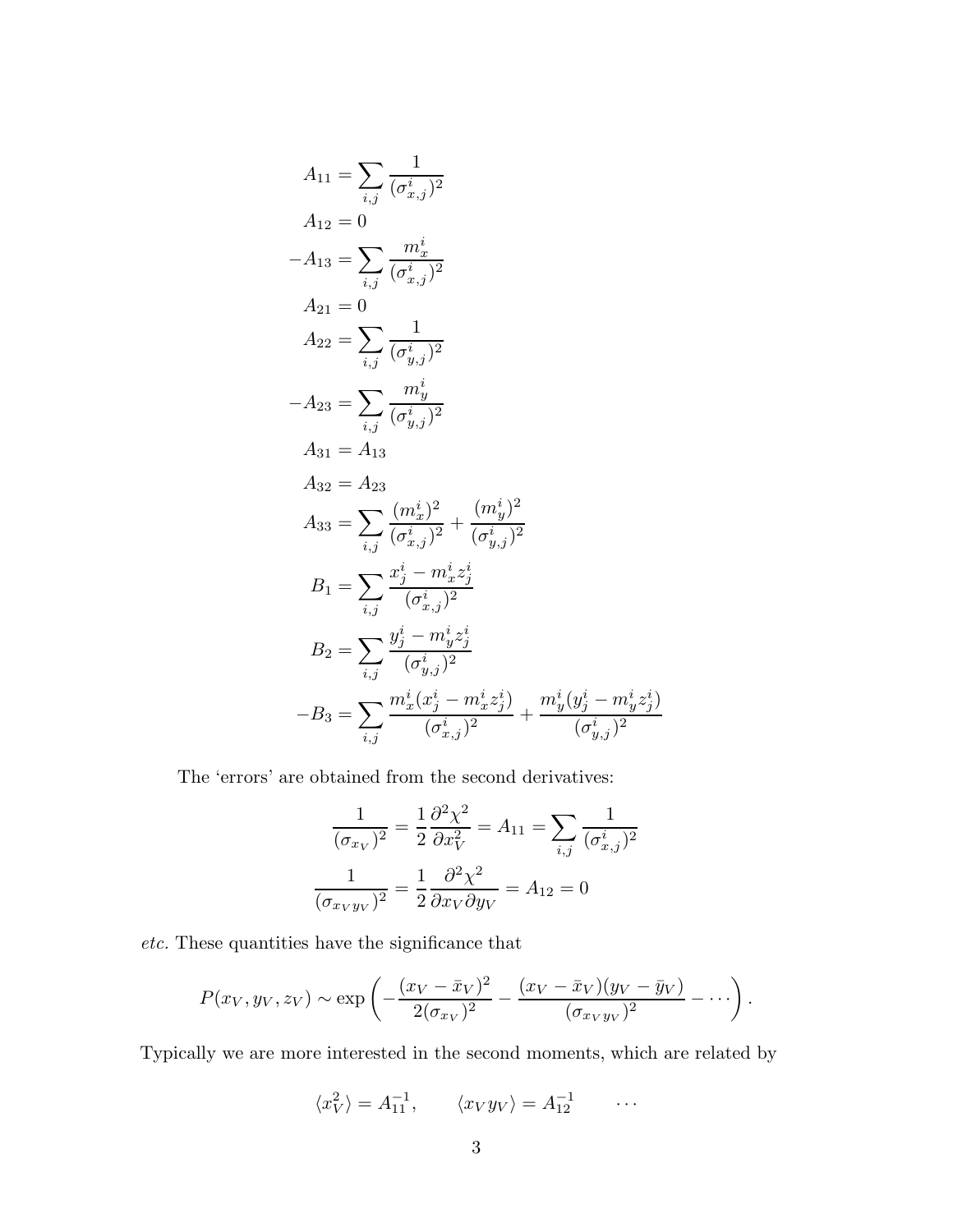The inverse matrix,  $A^{-1}$ , is also called the covariance matrix, I believe.

# **II. Solving for the slopes given the vertex.**

Again we take derivatives:

$$
\frac{\partial \chi^2}{\partial m_x^i} = -2 \sum_j \frac{\left(z_j^i - z_V\right) \left(x_j^i - x_V - m_x^i (z_j^i - z_V)\right)}{\left(\sigma_{x,j}^i\right)^2} \tag{4}
$$

$$
\frac{\partial \chi^2}{\partial m_y^i} = -2 \sum_j \frac{\left(z_j^i - z_V\right) \left(y_j^i - y_V - m_y^i (z_j^i - z_V)\right)}{(\sigma_{y,j}^i)^2} \tag{5}
$$

Setting these to zero we find:

$$
m_x^i = \frac{C_1^i}{D_1^i}, \qquad m_y^i = \frac{C_2^i}{D_2^i}
$$

where

$$
C_1^i = \sum_j \frac{(z_j^i - z_V)(x_j^i - x_V)}{(\sigma_{x,j}^i)^2}
$$
  
\n
$$
D_1^i = \sum_j \frac{(z_j^i - z_V)^2}{(\sigma_{x,j}^i)^2}
$$
  
\n
$$
C_2^i = \sum_j \frac{(z_j^i - z_V)(y_j^i - y_V)}{(\sigma_{y,j}^i)^2}
$$
  
\n
$$
D_2^i = \sum_j \frac{(z_j^i - z_V)^2}{(\sigma_{y,j}^i)^2}
$$

The errors on the slopes are then given by:

$$
\frac{1}{(\sigma_{m_x^i})^2} = \frac{1}{2} \frac{\partial^2 \chi^2}{\partial (m_x^i)^2} = D_1^i = \sum_j \frac{(z_j^i - z_V)^2}{(\sigma_{x,j}^i)^2}
$$

$$
\frac{1}{(\sigma_{m_y^i})^2} = \frac{1}{2} \frac{\partial^2 \chi^2}{\partial (m_y^i)^2} = D_2^i = \sum_j \frac{(z_j^i - z_V)^2}{(\sigma_{y,j}^i)^2}
$$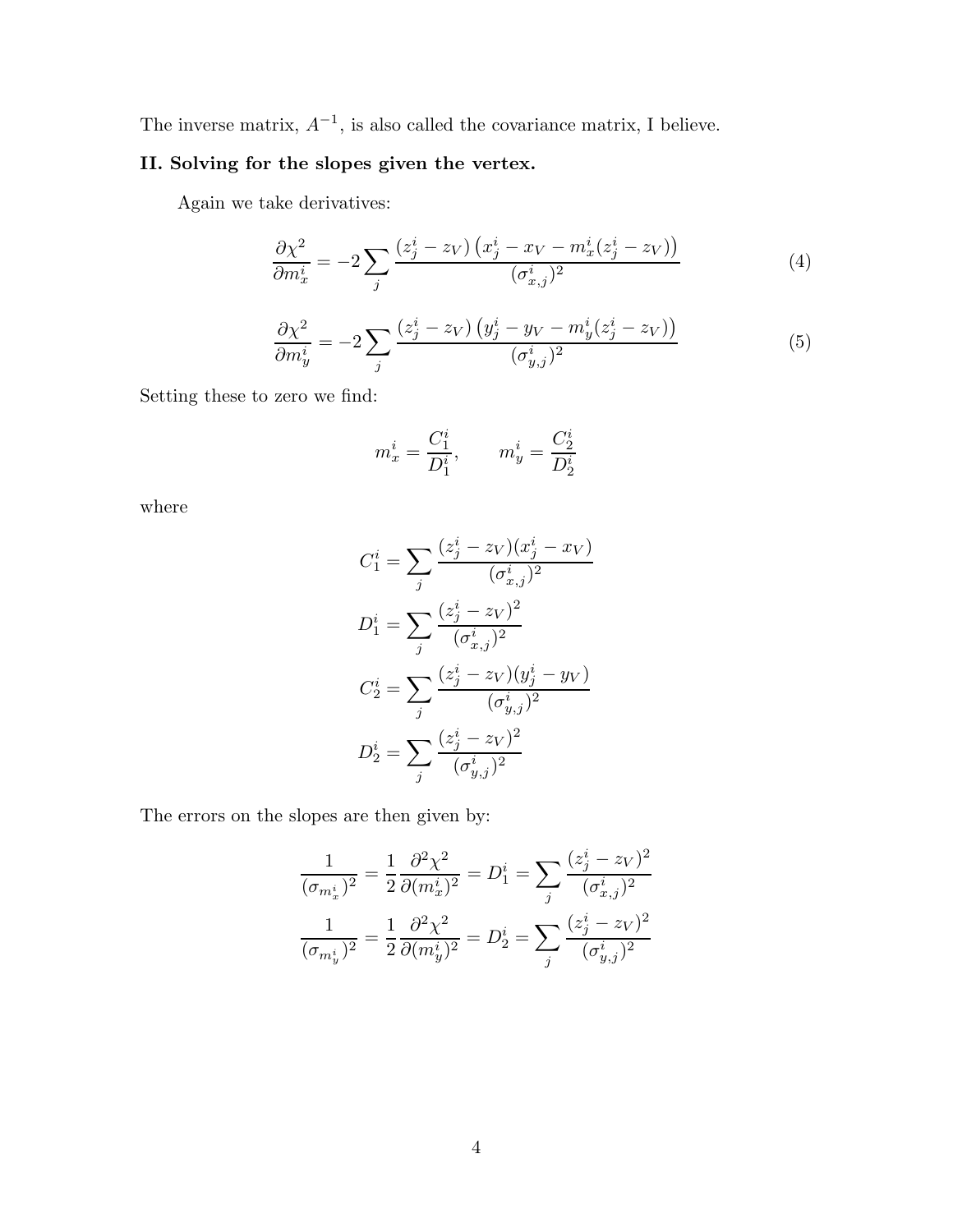### **III. Formalism for barrel detectors.**

The barrel detectors are oriented with the z (beam) axis parallel to the silicon planes. We denote the angle between the normal to the silicon plane and the  $x$  axis by  $\phi$ . Introducing the u and v axes, with u perpendicular to the detector surface, we have

$$
u = x \cos \phi + y \sin \phi
$$
  

$$
v = -x \sin \phi + y \cos \phi,
$$

where  $\phi$  is the angle between the u and x axes. The detected hits along a track in the barrel detectors are then parametrized by

$$
v - v_V = m_v^i (u - u_V)
$$
  

$$
z - z_V = m_z^i (u - u_V),
$$

where the coordinates  $u$  measures the distance from the beam line to the detector. The  $\chi^2$  summed over barrel tracks is then

$$
\chi^{2} = \sum_{i,j} \frac{\left(v_{j}^{i} - v_{V} - m_{v}^{i}(u_{j}^{i} - u_{V})\right)^{2}}{(\sigma_{v,j}^{i})^{2}} + \frac{\left(z_{j}^{i} - z_{V} - m_{z}^{i}(u_{j}^{i} - u_{V})\right)^{2}}{(\sigma_{z,j}^{i})^{2}}
$$

$$
= \sum_{i,j} \frac{\left(v_{j}^{i} + x_{V}\sin\phi - y_{V}\cos\phi - m_{v}^{i}(u_{j}^{i} - x_{V}\cos\phi - y_{V}\sin\phi)\right)^{2}}{(\sigma_{v,j}^{i})^{2}} + \frac{\left(z_{j}^{i} - z_{V} - m_{z}^{i}(u_{j}^{i} - x_{V}\cos\phi - y_{V}\sin\phi)\right)^{2}}{(\sigma_{v,j}^{i})^{2}}.
$$

As before, we set the derivatives of the  $\chi^2$  with respect to the unknown vertex and slopes to zero. First, fixing the slopes we obtain the following contributions to the A matrix and B vector:

$$
A_{11} = \sum_{i,j} \frac{(\sin \phi + m_v^i \cos \phi)^2}{(\sigma_{v,j}^i)^2} + \frac{(m_z^i)^2 \cos^2 \phi}{(\sigma_{z,j}^i)^2}
$$
  
\n
$$
A_{12} = \sum_{i,j} \frac{(\sin \phi + m_v^i \cos \phi)(-\cos \phi + m_v^i \sin \phi)}{(\sigma_{v,j}^i)^2} + \frac{(m_z^i)^2 \cos \phi \sin \phi}{(\sigma_{z,j}^i)^2}
$$
  
\n
$$
-A_{13} = \sum_{i,j} \frac{m_z^i \cos \phi}{(\sigma_{z,j}^i)^2}
$$
  
\n
$$
A_{22} = \sum_{i,j} \frac{(-\cos \phi + m_v^i \sin \phi)^2}{(\sigma_{v,j}^i)^2} + \frac{(m_z^i)^2 \sin^2 \phi}{(\sigma_{z,j}^i)^2}
$$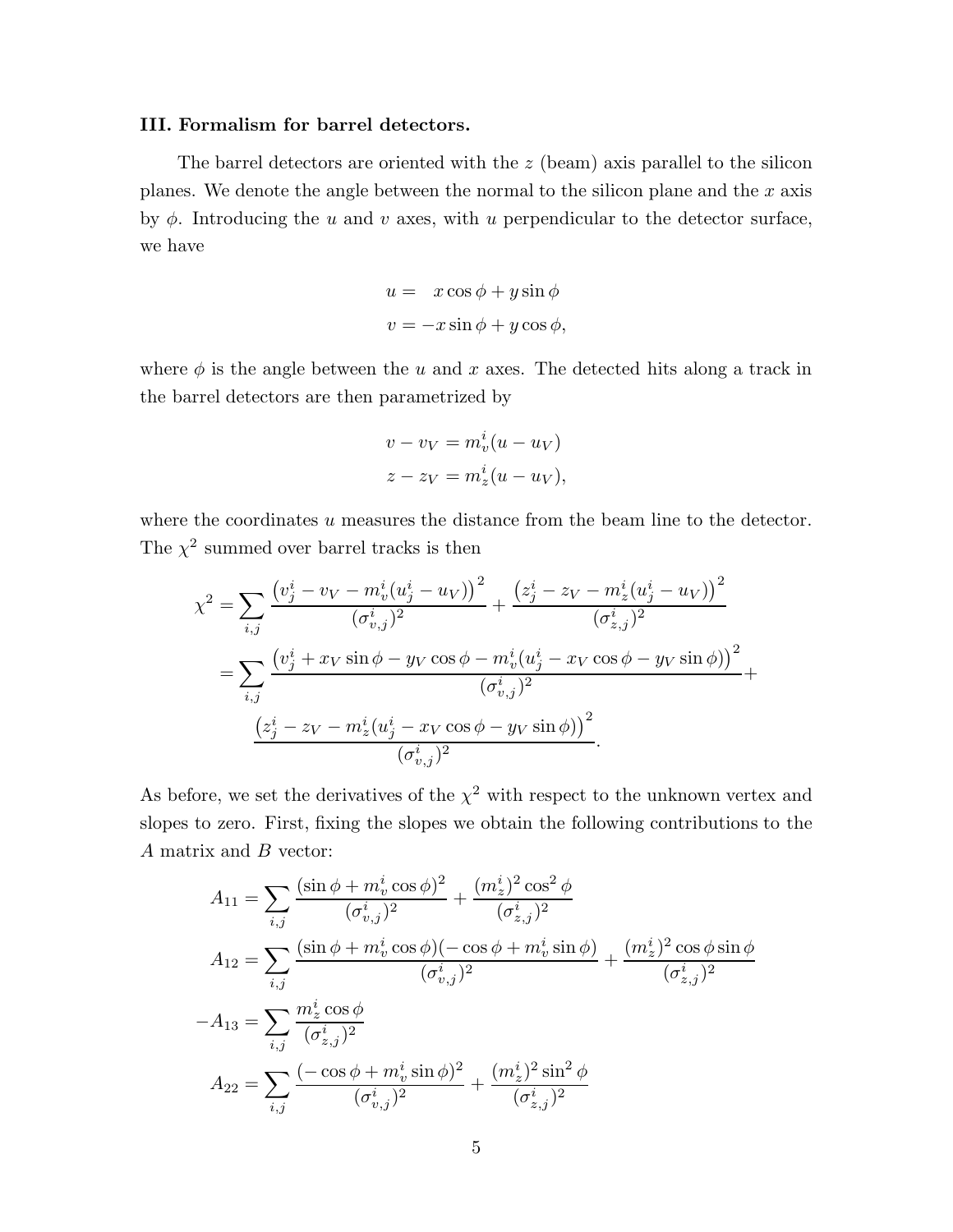$$
-A_{23} = \sum_{i,j} \frac{m_z^i \sin \phi}{(\sigma_{z,j}^i)^2}
$$
  
\n
$$
A_{33} = \sum_{i,j} \frac{1}{(\sigma_{z,j}^i)^2}
$$
  
\n
$$
-B_1 = \sum_{i,j} \frac{(\sin \phi + m_v^i \cos \phi)(v_j^i - m_v^i u_j^i)}{(\sigma_{v,j}^i)^2} + \frac{m_z^i \cos \phi(z_j^i - m_z^i u_j^i)}{(\sigma_{z,j}^i)^2}
$$
  
\n
$$
-B_2 = \sum_{i,j} \frac{(-\cos \phi + m_v^i \sin \phi)(v_j^i - m_v^i u_j^i)}{(\sigma_{v,j}^i)^2} + \frac{m_z^i \sin \phi(z_j^i - m_z^i u_j^i)}{(\sigma_{z,j}^i)^2}
$$
  
\n
$$
B_3 = \sum_{i,j} \frac{z_j^i - m_z^i u_j^i}{(\sigma_{z,j}^i)^2}
$$

These terms are to be added to those for the disk detectors; the vertex coordinates are given by  $A^{-1}B$  as before, *etc.* 

Then on fixing the vertex, we obtain the following for the slopes:

$$
m^i_v = \frac{C^i_v}{D^i_v} \qquad m^i_z = \frac{C^i_z}{D^i_z},
$$

where

$$
C_v^i = \sum_j \frac{(u_j^i - u_V)(v_j^i - v_V)}{(\sigma_{v,j}^i)^2}
$$

$$
D_v^i = \sum_j \frac{(u_j^i - u_V)^2}{(\sigma_{v,j}^i)^2}
$$

$$
C_z^i = \sum_j \frac{(u_j^i - u_V)(z_j^i - z_V)}{(\sigma_{z,j}^i)^2}
$$

$$
D_z^i = \sum_j \frac{(u_j^i - u_V)^2}{(\sigma_{z,j}^i)^2}
$$

The errors on the slopes are

$$
\frac{1}{(\sigma_{m_v^i})^2} = D_v^i, \qquad \frac{1}{(\sigma_{m_z^i})^2} = D_z^i.
$$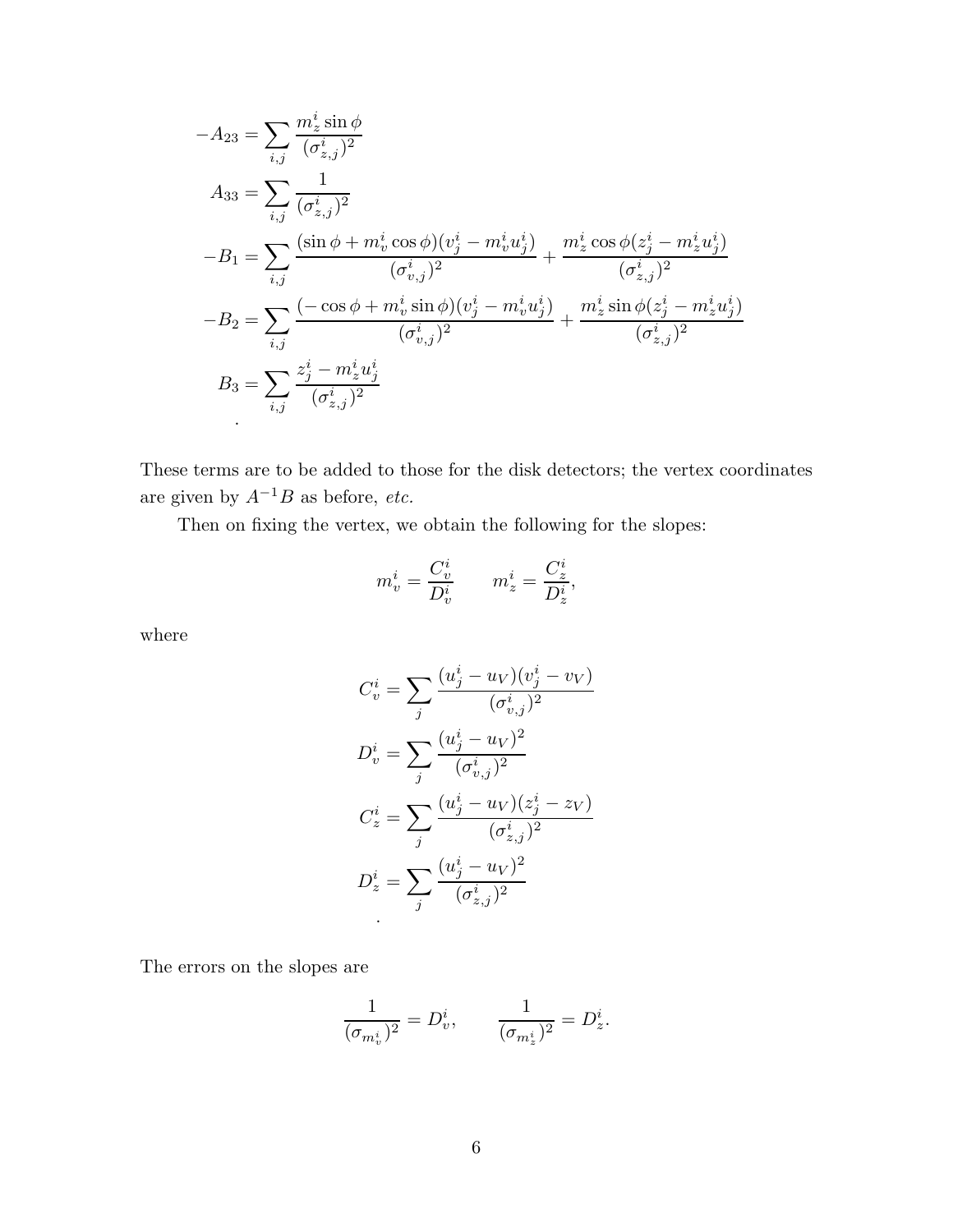#### **IV. Estimating the measurement errors on the hits.**

For the vertex-finding algorithm to work well, the relative weights of the different tracks must be accurately estimated. The weights are established via the contribution to the overall  $\chi^2$  of the individual hits, as scaled by the errors  $(\sigma^i_{x,j})$ and  $(\sigma_{y,j}^i)$  for disk hits, and  $(\sigma_{v,j}^i)$  and  $(\sigma_{z,j}^i)$  for barrel hits. These errors should include both the measurement accuracy of the silicon detectors and the effect of multiple scattering in upstream material.

For the measurement error we use  $\sigma = 0.3 \times$  (pitch), where the strip pitch in  $50 \mu m$  in the present BCD configuration.

For multiple scattering, note that the material upstream of a silicon detector resides in thin layers: either the beam pipe or other silicon detectors. Hence the angular kick,  $\theta$ , due to multiple scattering causes a transverse displacement  $\sigma_{\perp}$ from the ideal track of  $L\theta$ , where L is the distance between the hit in question and the scattering material. The r.m.s. multiple scattering angle in the gaussian approximation is

$$
\theta_{\rm proj} = \frac{0.0141}{\beta P[\rm{GeV/c}]}\sqrt{\frac{t}{t_0}} \left(1 + \frac{1}{9}\log_{10}\frac{t}{t_0}\right),\,
$$

where  $t_0$  is the radiation length of the scattering material, and  $t$  is the thickness traversed by the track in that material. The logarithmic correction is to our advantage given the thinness of the beam pipe and the silicon detectors. [However, the standard GEANT multiple-scattering routines do not include this factor!]

Strictly, the transverse displacement due to multiple scattering should include a term  $t\theta/\sqrt{3}$  due to the accumulated transverse displacement while traversing thickness  $t$  of the scattering material. However, as the material in question is the silicon detectors or the beam pipe, this contribution never amounts to more than  $1 \mu m$  and has been ignored.

The transverse displacement,  $\sigma_{\perp} = L\theta$ , must then be projected onto the measurement axes of the silicon detectors. Writing the vector from the point of scattering to the detector hit as

$$
\vec{L} = (L_x, L_y, L_z),
$$

we have for the projections in disk detectors,

$$
\sigma_x = \sigma_\perp \frac{\sqrt{L_x^2 + L_z^2}}{L_z},
$$

$$
\sigma_y = \sigma_\perp \frac{\sqrt{L_y^2 + L_z^2}}{L_z},
$$